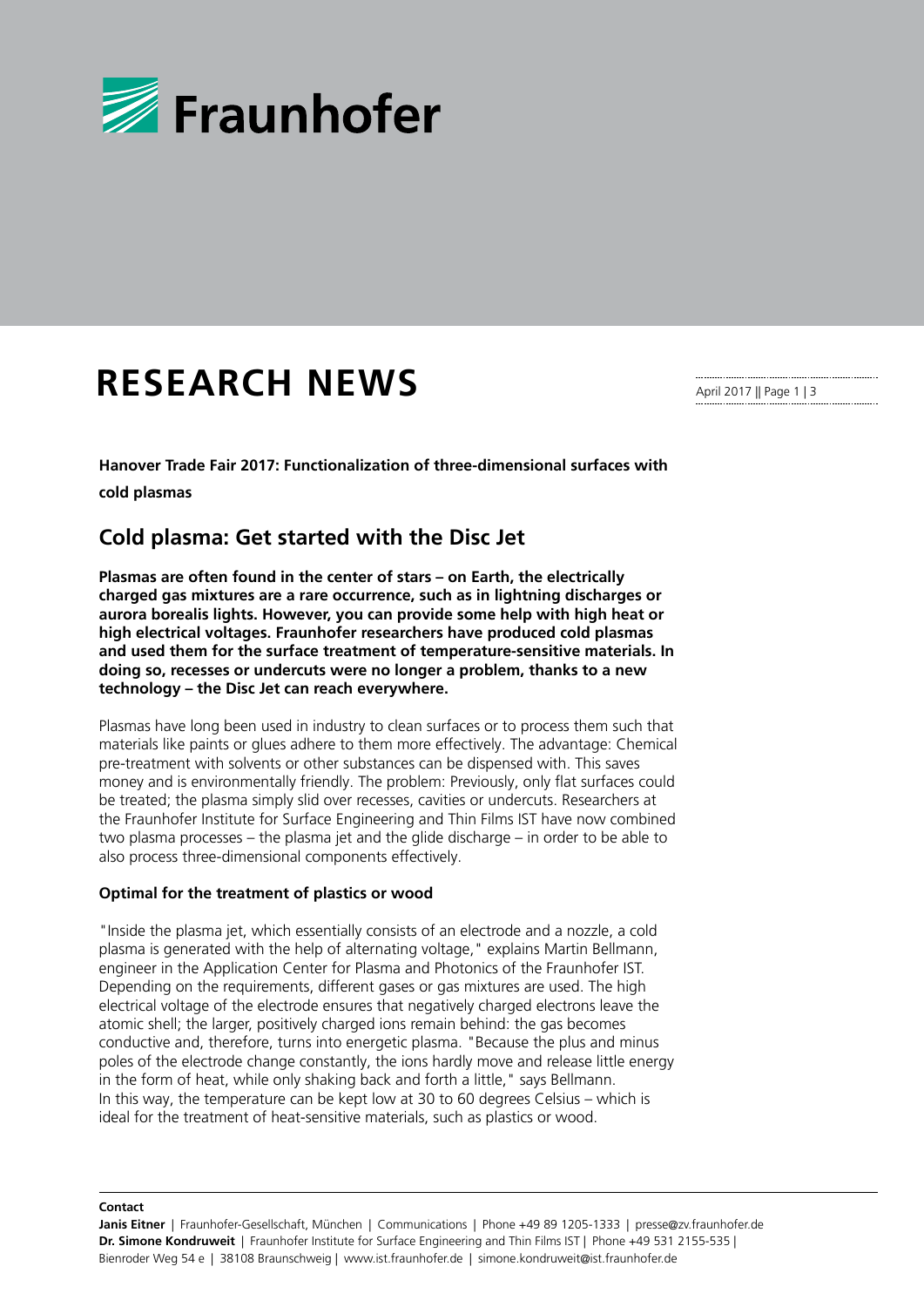

### **Process also detects cavities, recesses and undercuts**

The free electrons are then blown onto the component with a nozzle. Because the material surface is not conducting, they cannot react with it. Therefore, they fire back to the underside of the jet. This results in numerous small flashes, so-called sliding discharges, which spread out concentrically around the nozzle between the underside of the device and the component. "The shape of this spread is reminiscent of a CD, which is why we have christened our development the Disc Jet." The result: uniform treatment of the complete surface – wells, recesses and undercuts included.

## **Plasma radiation functions physically and chemically**

The plasma jet works not only physically by roughening the surface slightly (which makes it easier for applied substances to adhere) but also chemically. This occurs because the unstable atoms and molecules of the plasma are highly reactive. If air is used as plasma gas, for example, the individual oxygen atoms dissolve hydrogen atoms from the plastic surfaces, thereby enabling a better adhesion of paints or adhesives.

## **Hanover Trade Fair Exhibit**

At the Hanover Trade Fair from April 24 – 28, 2017, the researchers will present the new plasma process on three-dimensional plastic components (Hall 2, Booth C16/C22). The low weight of the Disc Jet allows it to be mounted to a robot arm. For a better understanding of the modes of action, a monitor displays an illustration of different discharge forms which are formed on the basis of the combination of treatment material, geometry and the process gas which is used.

**RESEARCH NEWS**  April 2017 || Page 2 | 3